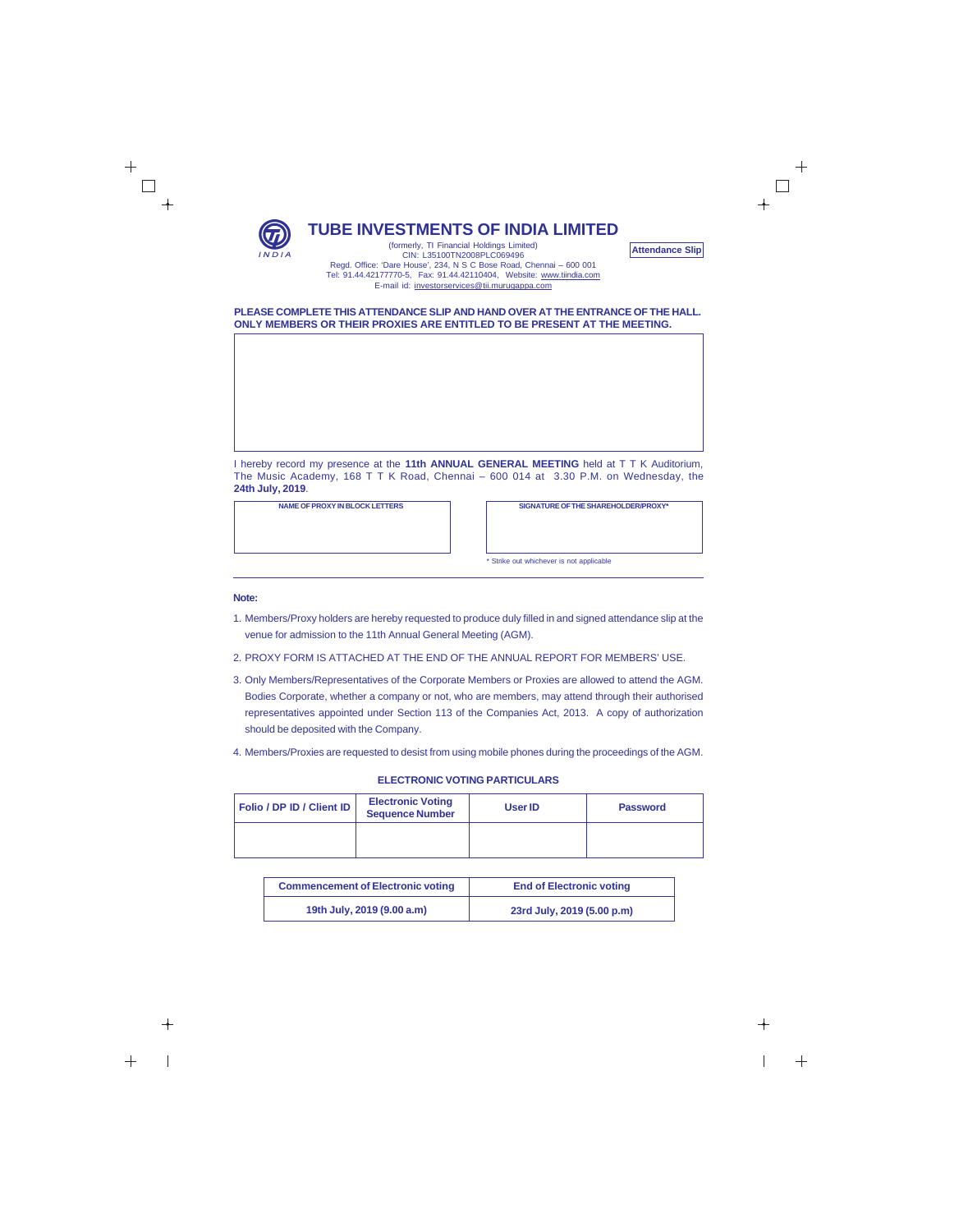$X$ 

X

**Proxy Form** 



**TUBE INVESTMENTS OF INDIA LIMITED** 

(formerly, TI Financial Holdings Limited)

CIN: L35100TN2008PLC069496

Regd. Office: 'Dare House', 234, N S C Bose Road, Chennai - 600 001

Tel: 91.44.42177770-5 Fax: 91.44.42110404 Website: www.tiindia.com;

E-mail id: investorservices@tii.murugappa.com

(Pursuant to Section 105(6) of the Companies Act, 2013 and Rule 19(3) of the Companies (Management and Administration) Rules, 2014

| Name of the Member(s)     | $\sim$ 1.                   |
|---------------------------|-----------------------------|
| Registered Address        |                             |
| l E-mail ID               |                             |
| Folio/DP ID-Client ID No. | $\sim$ $\sim$ $\sim$ $\sim$ |
| hereby appoint:           |                             |

| 1. Name   | ٠ |  |
|-----------|---|--|
| Address   | ٠ |  |
|           |   |  |
| E-Mail ID | ٠ |  |
| Signature |   |  |
| 2. Name   |   |  |
| Address   |   |  |
|           |   |  |
| E-Mail ID |   |  |
| Signature |   |  |
| 3. Name   | ٠ |  |
| Address   | ٠ |  |
|           |   |  |
| E-Mail ID |   |  |
| Signature |   |  |
|           |   |  |

as my/our proxy to attend and vote (on a poll) for me/us and on my/our behalf at the 11<sup>th</sup> Annual General Meeting of the Company, to be held on Wednesday, the 24th day of July, 2019 at 3.30 P.M. at TTK Auditorium, The Music Academy, 168 TTK Road, Chennai - 600 014 and at any adjournment thereof in respect of such resolutions as are indicated below: